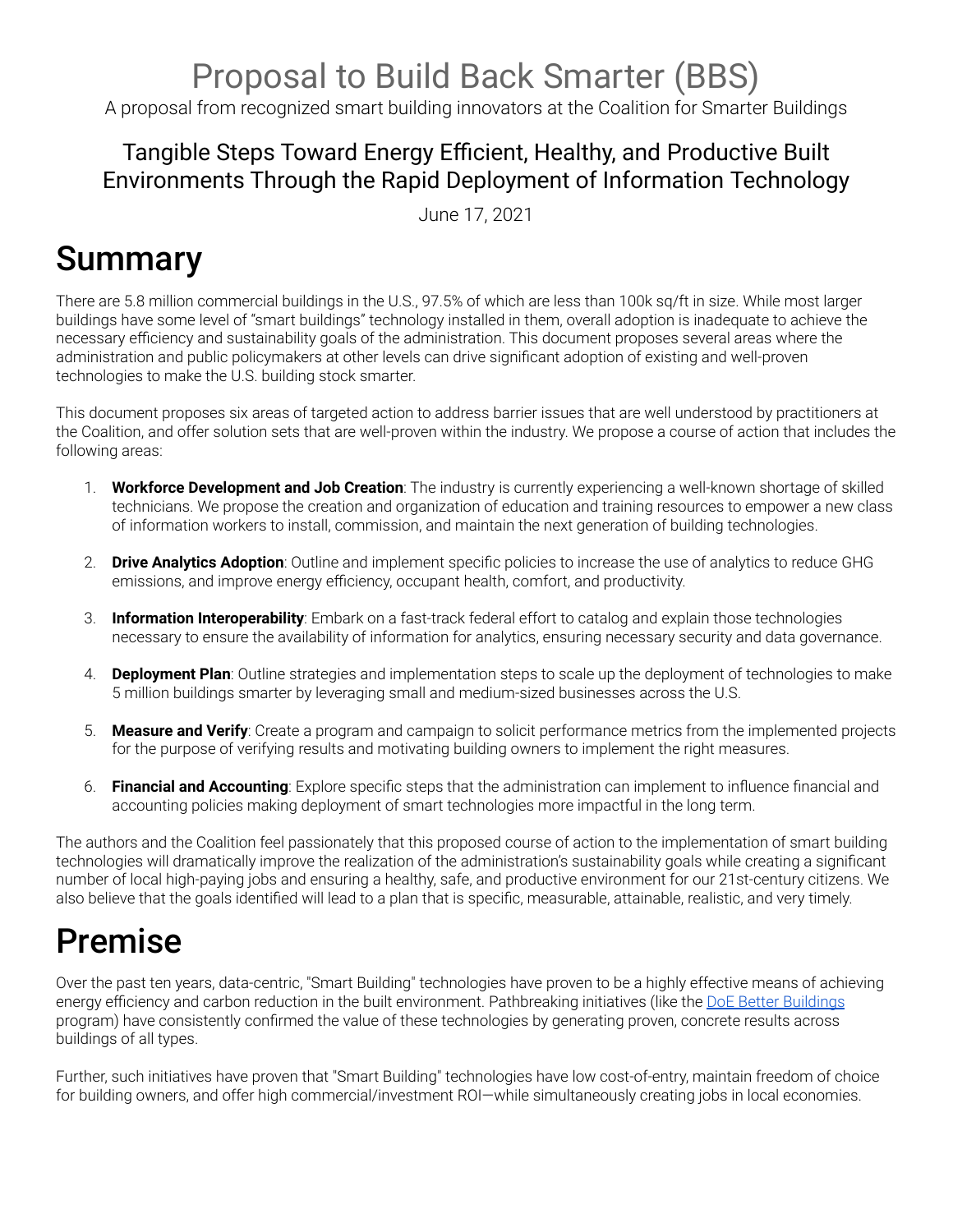However, the adoption of these proven technologies faces a range of barriers in the current environment. As explained below, the Administration now has a unique opportunity to support the adoption of these technologies by addressing these barriers through targeted policy and regulation.

## Proposed Areas of Action

### **1. Workforce Development and Job Creation**

President Biden's transformative and ambitious plan can only be implemented across the country if many more existing and new workers are trained to use these technologies to achieve the high levels of quality environment we seek from our buildings. As a linchpin of this proposal, we urge the creation of a nationwide education and training program for trades and new information workers to design, install and maintain the necessary new tools and systems for smarter buildings.

- We have identified numerous independent public (colleges, universities, and community colleges) and private organizations providing training programs focused on the need for a trained workforce for the implementation and maintenance of efficient, healthy, and safe intelligent buildings.
- We can provide a summary of education organizations that we have identified. As far as suggesting ways to help we offer the following:
	- Create and deploy a program to help those training organizations with scholarship funds for students.
	- Provide funding to enable those organizations to develop/add training programs. Currently, the training organizations have to take on the upfront costs of developing training programs and then work to recoup that investment over time.
- We have been approached by unions, and have had previous discussions with community colleges, about curricula related to using Fault Detection and Diagnostic (FDD) technology in maintenance and service. We believe there are viable ways the government can advocate for and support these activities. In fact, with support, the Coalition can develop training criteria/curriculum and can liaise with local vocational and community colleges, etc.

### **2. Drive Adoption of Analytics**

In past decades, the use of data analytics in buildings has been driven by the ups and downs of energy prices, while the general use of analytics in the world broadly has proved itself in many areas in improving our quality of life and performance of commerce. This key part of this proposal is focused on the use of data analytics to improve the quality and performance of the over 5 million commercial buildings in the United States, focusing on energy and carbon reduction in addition to other benefits related to occupant health and productivity.

- Analytics should cover not only GHG emissions and energy efficiency, but also Indoor Air Quality (IAQ), safety, comfort, reliability, and other risk factors that affect the performance and productivity of occupants.
- Monitoring Based Commissioning of building systems (MBCx) that include continuous, device-level fault detection and diagnostics and tracking of Key Performance Indicators.
- Promote information interoperability standards that enable the widespread and cost-effective use of data analytics technologies for Measurement and Verification (M&V), and continuous MBCx as well as tracking and monitoring of IAQ and related occupant safety and health factors.
- A higher level of maintenance standard, based on proven condition-based and predictive maintenance norms, is needed as is the acknowledgment of the link between maintenance and energy/GHG emissions. Current ASHRAE 180 (Standard Practice for Inspection and Maintenance of Commercial Building HVAC Systems), and Preventative Maintenance (PM) practices in general, are not what they should be and due to insufficient funding and misinformed practices, most buildings are undermaintained. Analytics-driven, proactive maintenance processes are a key enabler to address under-maintained buildings.
- Minimum technology requirements to support smart building development must be mandated to facilitate the implementation of Analytics, MBCx, and M&V. We urge the Secretary of Energy to augment the existing Energy Act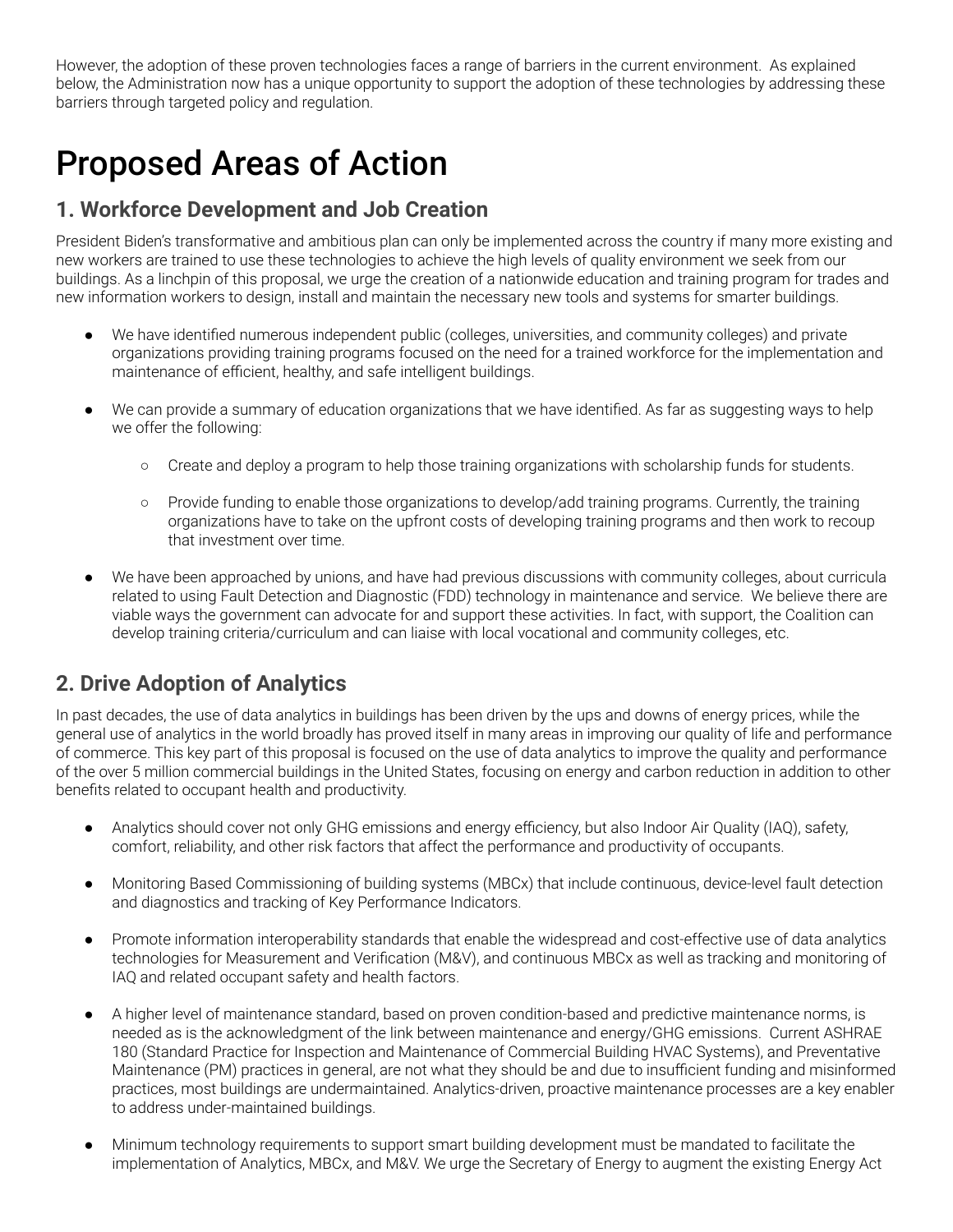2020 Section 1007 (Smart building acceleration) to incorporate elements of ASHRAE Guideline 36 (High-Performance Sequences of Operation for HVAC System), ASHRAE 62.1 and 62.2 (Ventilation for Acceptable Indoor Air Quality), ISO 50001 (Energy Management), and the forthcoming ASHRAE Guideline 1.7 (Ongoing Commissioning Process for Buildings, Systems, And Assemblies).

● Over the past decade, DOE-funded work on the Smart Energy Analytics campaign and other initiatives have demonstrated the cost-effectiveness of analytics-driven energy and maintenance management. The perception of economic barriers should be dispelled through education, while also being bold in mandating the adoption of analytics to achieve the performance benefits of data-driven buildings.

### **3. Information Interoperability**

An information-centric approach to improving commercial buildings is best served by providing the analytics systems with as much relevant and high-fidelity information as possible from sensors, historical data, and computation results.

A missing element is a necessity for information to be inherently usable by other systems with suitable access control, without undue commercial constraints, and ensuring that trust in the information is known. The authors and Coalition propose that NIST conduct a review of existing interoperability standards and requirements and for NIST to publish guidance to ensure that information can be used in an interoperable fashion, with the strictest security and privacy standards. Adherence to such guidance should be a condition of receiving federal funding.

- The creation of an abstract data architecture/framework to facilitate the use of information using universally acceptable standards from protocols (BACnet, Modbus, OPC UA, LonWorks, etc.), standard tagging ontologies, system interoperability mechanisms, cybersecurity standards, trustworthiness, data governance, etc.
- We feel that this is an urgent component of this proposal, which will best be achieved with help from NIST on a fast-paced process such as creating a NIST-IR or a Special Publication similar to the NIST Cybersecurity Framework that was instigated by Executive Order 13636 in February 2013 and subsequently published in February 2014.
- We are prepared to collate a list of relevant standards and other mechanisms as well as a high-level system interoperability requirements document as an input to this process. We will also propose convening a working group of the Coalition for Smarter Buildings to assist NIST with the creation of such a guide/publication.
- Note that the proposal does not anticipate the need to create any new standards as part of this process.
- The objective is to create a framework for the implementation of data-centric systems -- specifically to make the component and system parts interoperable and interchangeable so as to prevent the weaponization of data to make systems proprietary.
- While the focus is maximizing the use of data for reducing GHG emissions and improving energy efficiencies, the framework must also accommodate the use of data for other purposes such as health, resiliency with perspectives such as smart cities, infrastructure, and digital twins.

### **4. Deployment Plan**

A key area of this initiative should be the definition of programs that focus on helping make the 5.5 million smaller (less than 100,00 sq. ft.) commercial buildings smarter since they form the nexus of the commercial life of the United States, including schools, civic facilities, and local businesses.

This area of the proposal envisions that the U.S. mobilize a large network of SMBs (small/medium businesses) operating locally, and at the intersection of mechanical services and information technology, to deliver the smarts to improve the quality of buildings in accordance with specific areas outlined in this plan. While the industry itself can provide some of the required pieces (the technology and means of acquiring it), there are unique areas where public policy can play a crucial role, including:

● A comprehensive long-term MBCx program, based on interoperable, smarter building best practices, should be mandated for ALL Federal buildings and organizations which receive Federal funding. These buildings can serve as replicable templates (based on size, location, and building type) that state, local, and private entities use to help guide them in bringing these technologies to their buildings.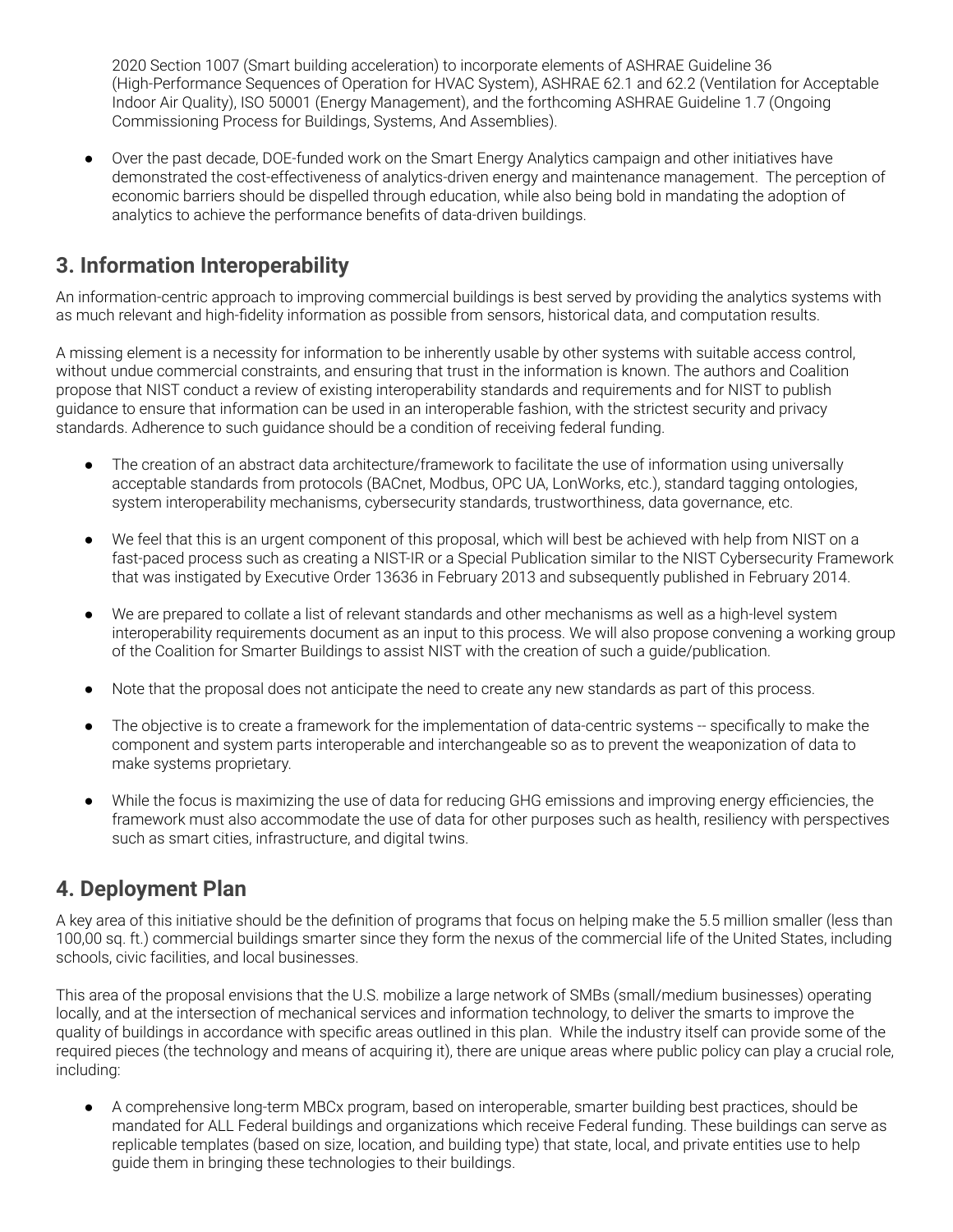- Require that all federal Energy Services Performance Contracts (ESPCs) include analytics as part of upfront auditing activities and ongoing M&V before the contract is finalized. Without analytics-based monitoring, long-term results from ESCPC's cannot be ensured.
- We also want to emphasize that we do not believe that more pilots are needed. As we have highlighted, these technologies are well proven. What is needed now are policies, incentives, mandates, and mechanisms to drive adoption on the order of 1 million buildings per year.

### **5. Measure and Verify**

Creating a positive reinforcing loop is vitally important to undermine the race to the bottom of past energy-focused models. We propose that building owners who receive federal funding be mandated to provide a continuous and standardized set of metrics, suitably anonymized, to show the impact on occupant health and performance as well as carbon impact and sustainability metrics.

- Based on the history of adoption of these technologies, and the very real economic factors involved, we believe that there needs to be more mandate-oriented action in addition to those existing standards. Put simply, there needs to be regulation requiring meeting specific energy use metrics in buildings.
- As an analogy, the Clean Idle standards for trucks specify and require trucks to meet specific measurable standards. The CAFE standards for cars required the industry to change how they designed and built cars. Those mandated standards drove technology advancement, better products for customers, and achieved the goals of dramatically reducing fuel use of vehicles. We are suggesting that a similar approach is needed in order to actually affect the performance of the nation's building stock.
- An example that is occurring at the state level, states that have legalized and regulated the cultivation of Cannabis are imposing specific energy use limits as part of the permitting process. Companies that apply for licenses accept the requirement and are able to meet the requirements. The requirements are achievable. Technological and financial barriers have come down dramatically in the past decade. To the extent financial barriers remain, incentives should be considered such as carbon tax credits and qualifications could be put in places such as building size or vintage.
- The target for this campaign should be people and companies that make investments in buildings to improve efficiency under this program, and in alignment with the Biden Administration strategy.
- Formally support initiatives to provide standardized data availability for the whole industry. This would encompass data anonymizing and security considerations and could be performed by national labs and commercial standards certification organizations (i.e., UL).

### **6. Financial and Accounting**

Commercial buildings inherently last for decades with many stakeholders from investors, owners, leasees, and occupants. The accounting practices that currently exist in the US have reflected the desire to encourage asset growth and stability but have created well-known disincentives to investment in performance-enhancing investments.

Unfortunately, the unintended consequences of these practices have repeatedly undermined well-intentioned energy efficiency programs. This proposal is to work with industry professionals to determine changes to policy, incentive, and accounting practices that will resolve split-incentive and budgeting issues that impede energy efficiency. The goal would be to provide a financial regime that encourages a "race to the top" versus the bottom.

- Convening federal, state, and local representatives with real-estate industry representatives to evaluate possible incentives or regulatory policies that would encourage a change in leasing practices to solve the "split-incentive" problem.
- The relationship between energy and maintenance budgets currently makes it difficult to effectively implement energy conservation measures because the maintenance budget is penalized for energy savings. We recommend that financial and accounting professionals convene to understand this issue and provide guidance to ensure that energy-saving investments work in the long term.